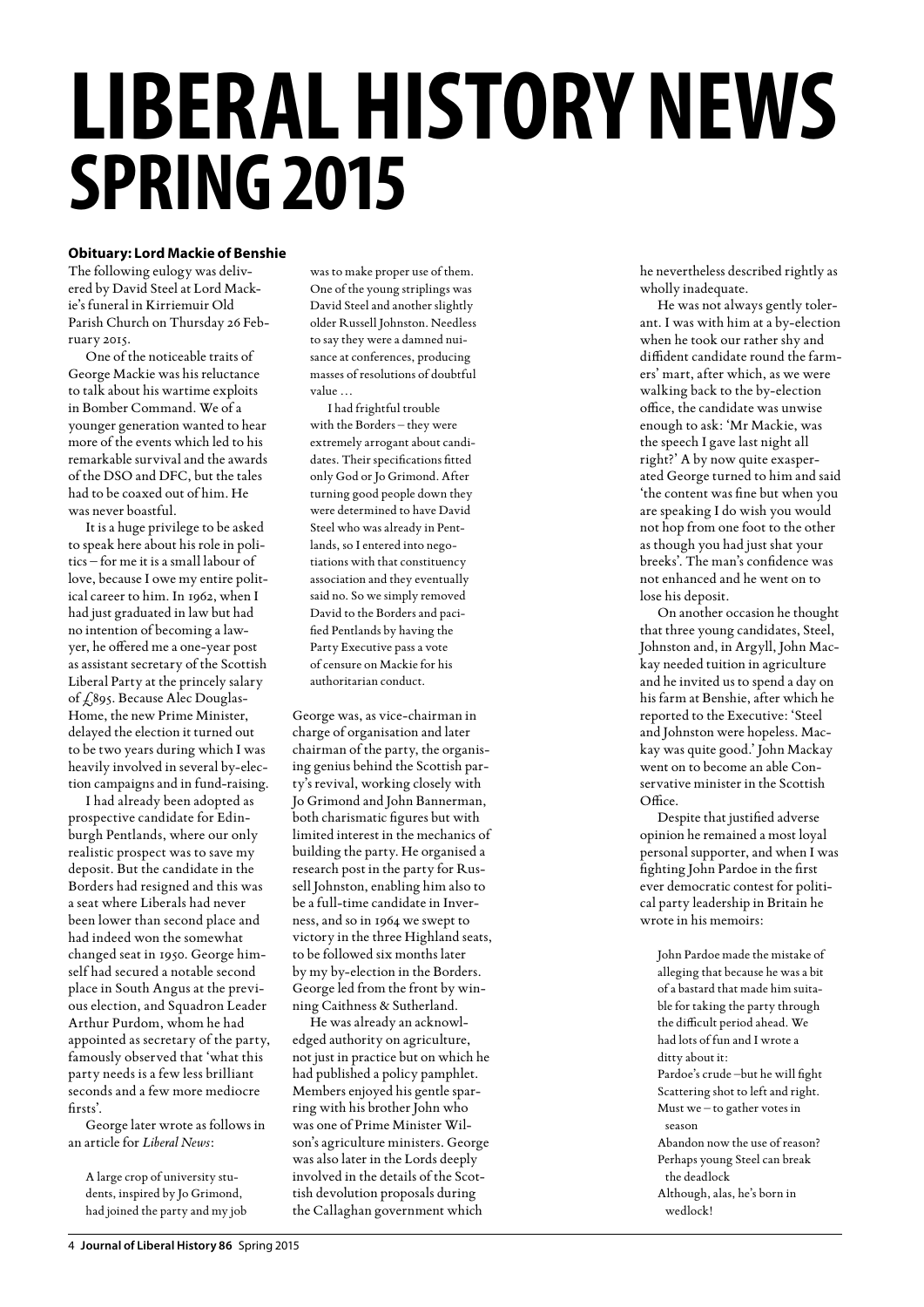

That was typical of the many entertaining ditties he wrote, and an example of the wit with which he always laced his speeches, which made him such a popular member of both the Commons and the Lords. Indeed, one story which he told about failing to get off the night sleeper at Carlisle was so funny that his colleagues always insisted that he repeated it at every dinner at which he was speaking.

George was also fortunate in the wholehearted support of his two successful marriages, first of Lindsay in fundraising and campaigning in the north, and then of Jacqui in his role in the Assembly of the Council of Europe and the Inter-Parliamentary Union. Judy and I will always be grateful for the help he gave her campaigning during general elections in my constituency when I was busy touring the country as party leader.

Last year, on my way back from speaking at a dinner for Malcolm Bruce in Aberdeenshire I called in to visit George. On leaving he came out of the cottage on two sticks to see me into my car, and I think we both knew that would be our last farewell. A colleague has written to me saying it is the end of an era: 'I shall miss his wise counsel and enthusiasm for life'.

To conclude, I can do no better than quote two sentences from the George Yull Mackie, Baron Mackie of Benshie (10 July 1919 – 17 February 2015), in 1987

many extensive newspaper obituaries last week:

George Mackie was a Liberal of the old school, whose values of public service and fairness stemmed from his family's sense of responsibility towards the land they farmed and the people who worked for them. He was a big man who exuded geniality, good humour and a sense of duty which he retained to the end.

*David Steel (Lord Steel of Aikwood) was MP for Roxburgh, Selkirk & Peebles, later Tweeddale, Ettrick & Lauderdale, 1965–97, and Leader of the Liberal Party 1976–88.*

#### **Obituary: Patrick Jackson**

It is with regret that I notice the death of Mr Patrick Jackson CB, on 7 November 2014. It is with pleasure that I notice his life.

Jackson will be familiar to readers of this journal as the author of five well-received political studies of significant but secondary figures in the history of the Victorian Liberal Party.1 The fact that he served for many years in the civil service was much remarked upon in reviews of his first two books. It was apparently noteworthy that a

man had managed to get himself to retirement, then voluntarily committed himself to twenty years hard labour in the recesses of the Bodleian, the Public Record Office, and the British Library. Despite the fact that most scholars and students of Victorian politics had occasion to read and benefit from his work, few actually knew him.

Jackson was born on 10 February 1929. He was raised in Huddersfield, won a scholarship to University College Oxford, and in 1949 took a degree in modern history. In 1952 he married his sixth-form sweetheart, Kathleen Roper, a sharp young teacher who had studied English literature at the University of Hull, and who shared his love of books and opera. For anyone else I might say it was a match made in heaven. In any case, Patrick and Kate were loving companions through sixty-two years of marriage, and were justly proud of their children Katharine and Robert, and the grandchildren and great-grandchildren that followed.

I know nothing of Jackson's government work, except that he rose to the position of undersecretary in the Department of Transport, and that his profession enabled him to raise a family in the comfort of suburban Bromley. When I remember him, however, I think first of Yorkshire and the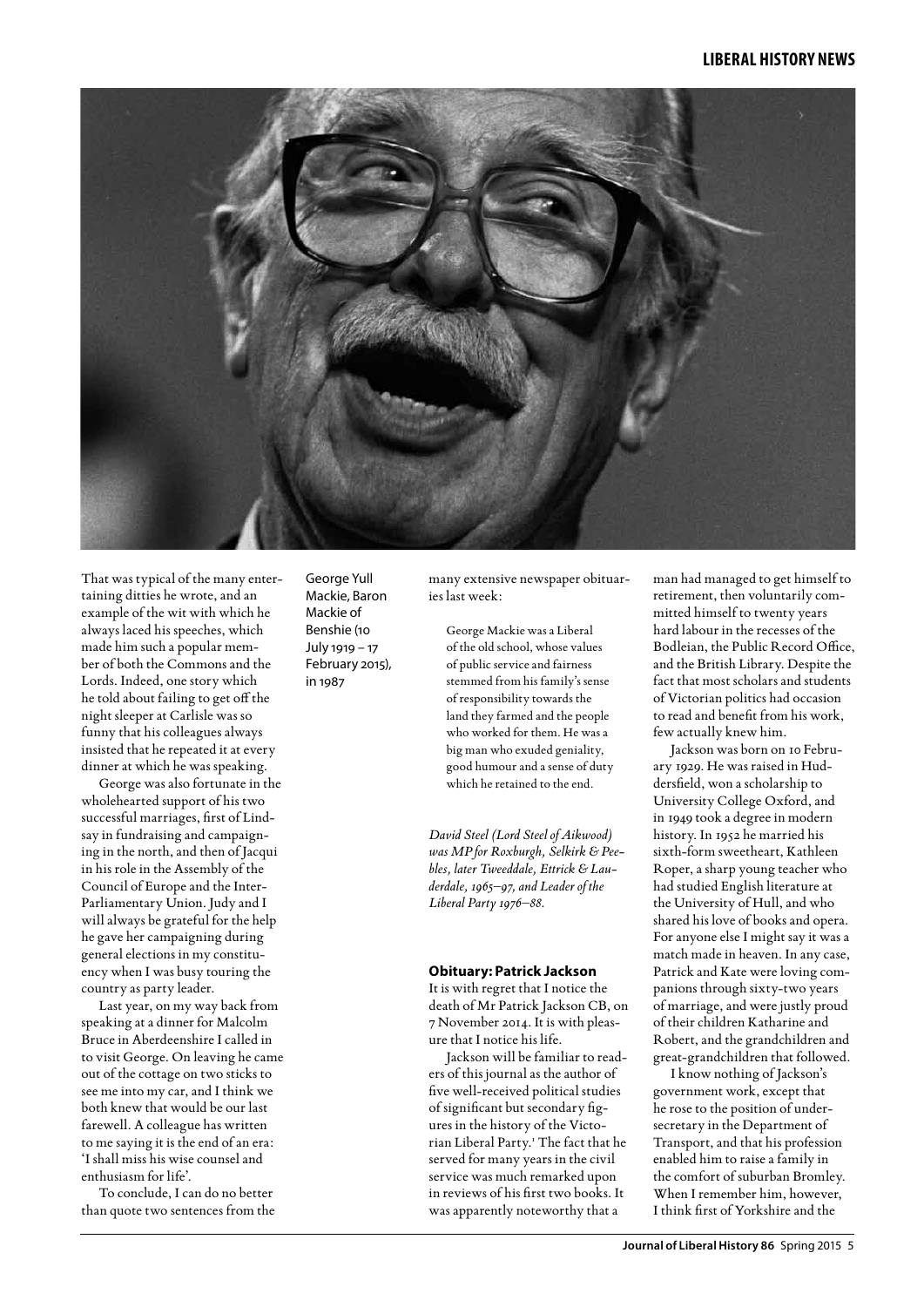# **liberal history news**

Victorian facades of Huddersfield. Neither Patrick nor Kate were believers, but they were certainly products of the Nonconformist culture into which they were born as England entered into the Great Depression. I recall Kate once expounding on the iron truth of the childhood mantra, 'cleanliness is next to godliness'. The phrase undoubtedly bore some Wesleyan religious overtones, but to the Huddersfield young it admonished discipline in the face of the relentless, penetrating dust from the textile mills that dominated the city. Cleanliness was the necessary first step in respectable sanctification.

There must have been days when Jackson grew impatient with bureaucracy, but he was committed to the work of government. Politically nurtured during the Attlee years, he remained passionately committed to the ideals of the welfare state. When I met Jackson in the late 1990s, ten years after his retirement, he was happily immersed in Victorian Liberal politics. We sat at an outdoor table at the King's Arms in Oxford, exchanged copies of our latest books, and unabashedly talked of archival discoveries and telling political phrases as if they were lays in a heroic tale. I looked forward to my (almost) annual visits with Patrick, for though he was in his late seventies and I in my forties, he was as vivacious as a debutante. I learned a lot from him, and often as not I was doubly rewarded, for in addition to the pleasure of his company he would treat me to a meal at his beloved Le Deuxieme.

The Liberal Democrat History Group was present, as usual, at the Liberal Democrats' spring conference in Liverpool in March. Below, Liberal Democrat cabinet ministers Ed Davey and Nick Clegg chat to History Group chair Tony Little.

Jackson employed a simple and consistent method: to read all the letters and manuscripts of his subject, and every line of speech recorded in *Hansard*. He seldom wrote to great themes or inferred from slight premises. As he observed at the beginning of his work on Hartington, 'This is essentially a political biography, and it will not often be necessary to interrupt the political narrative in order to consider Hartington as a private man.' Recognising the impossibility of an absolute proscription, Jackson devoted the introductory chapter to Hartington's private life. 'Having thus intruded initially upon his privacy', Jackson wrote, 'we can tell most of the rest of the story in what he would have regarded as a decently impersonal way' (p. 15). In this most unassuming manner, Jackson rendered, in the words of Professor Jonathan Parry, 'an impressive psychological portrait', capturing 'a great deal of Hartington's personality and ambiguity'.<sup>2</sup>

As someone who came late to the profession, Jackson was reticent about numbering himself among the professional historians of Victorian high politics, and it was in part for this reason that he refrained from studies of the upper echelons of the Liberal Party. If he never produced a seminal work, however, he was there in company with the vast majority of professional historians. In terms of scholarship, he produced more academic work than most and did it in half the time. His books were uniformly praised for generosity, balance,

clarity, and thoroughness. Professor Bruce Kinzer's assessment of Jackson's achievement in *Morley of Blackburn* may stand as a fair representation of the 'professional' view his career:

While no one can (or should) do for Morley what Morley did for Gladstone, neither should anyone feel the need to do for Morley more than Jackson has now done for him. Not art, perhaps, but the well-wrought work of a proficient practitioner of political biography.<sup>3</sup>

Jackson gladly accepted this as a laurel. During the last twenty-five years of his life, he worked for the pleasure of the task, and for the memories of men who had devoted themselves to the liberal cause which had made such a difference in his life.

*John Powell is a member of the Editorial Board of the* Journal of Liberal History *and Professor of History at Oklahoma Baptist University.*

1 *The Last of the Whigs: A Political Biography of Lord Hartington, later Eighth Duke of Devonshire* (1994); *Education Act Forster: A Political Biography of W. E. Forster* (1997); *Harcourt and Son: A Political Biography of Sir William Harcourt* (2004) ; *Loulou: Selected Extracts from the Journals of Lewis Harcourt* (2006); *Morley of Blackburn: A Literary and Political Biography of John Morley* (2012), all published by Fairleig Dickinson University Press. 2 *Nineteenth-Century Prose* 22 (Fall 1995): 200.